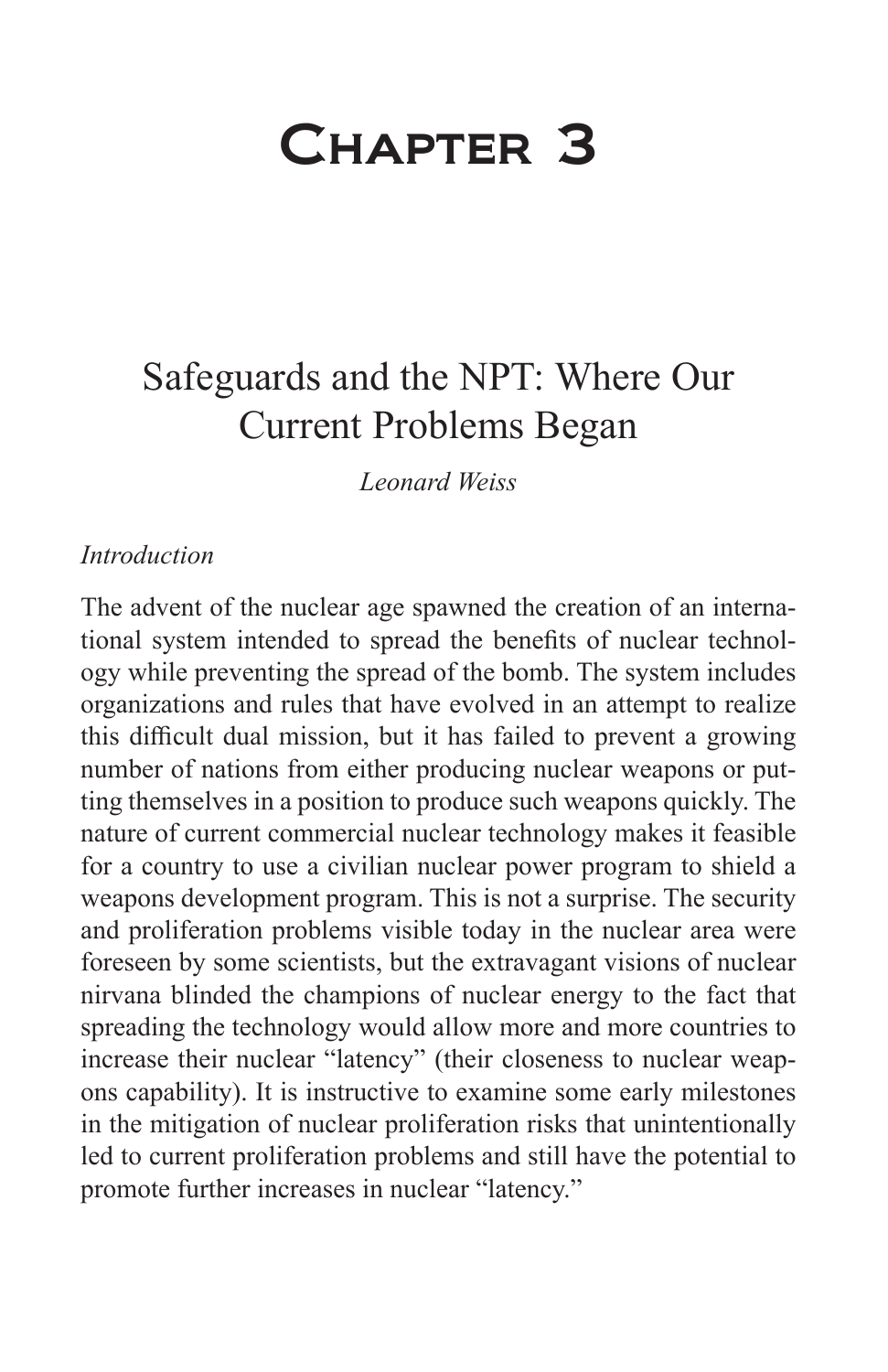#### *Atoms for Peace and the Cold War*

The first successful controlled nuclear chain reaction, on December 2, 1942, not only brought the prospect of nuclear weapons closer to reality, but also the prospect of controlled nuclear energy for civilian purposes. The latter idea was set aside while World War II raged onward, but once the bombs were dropped on Hiroshima and Nagasaki and the war ended, the question of the future of nuclear energy, both military and civilian, was engaged. The Cold War began even before British Prime Minister Winston Churchill's famous "Iron Curtain" speech<sup>1</sup> at Fulton, Missouri in 1946, and the nuclear issue was as central to it as the question of post-war Soviet domination of Eastern Europe. Indeed, the issues were linked in the eyes of some policymakers, but there was hope that a post-war U.S.-Soviet confrontation could be avoided, with the internationalization of nuclear energy as the linchpin allowing the continuation of the wartime alliance between the two nations. Alas, it was not to be. Between Soviet Premier Joseph Stalin's distrust of the West—based in part on the history of the failed Western expeditionary forces sent to crush the Russian Revolution—and the abject fear of Communist ideology by Western reactionaries like U.S. Secretary of State James Byrnes, who saw the bomb as a potential instrument of coercion against the Soviets, there was little likelihood that the bomb would be anything other than an area of intense competition once the Soviets inevitably began constructing their own nuclear arsenal.

The group of scientists who designed and developed the bomb included many who saw nuclear energy as a potential boon to mankind that would eventually overshadow its provenance as a weapon of mass destruction and many who thought that international cooperation on development could make that happen. But the reality of a U.S. monopoly on the weapon, short-lived though it was destined to be, was too enticing to the United States and other Western pow-

<sup>1.</sup> Winston Churchill, "Sinews of Peace," Speech at Westminster College, Fulton, Missouri, March 5, 1946, available from [www.historyplace.com/speeches/](www.historyplace.com/speeches/ironcurtain.htm) [ironcurtain.htm.](www.historyplace.com/speeches/ironcurtain.htm)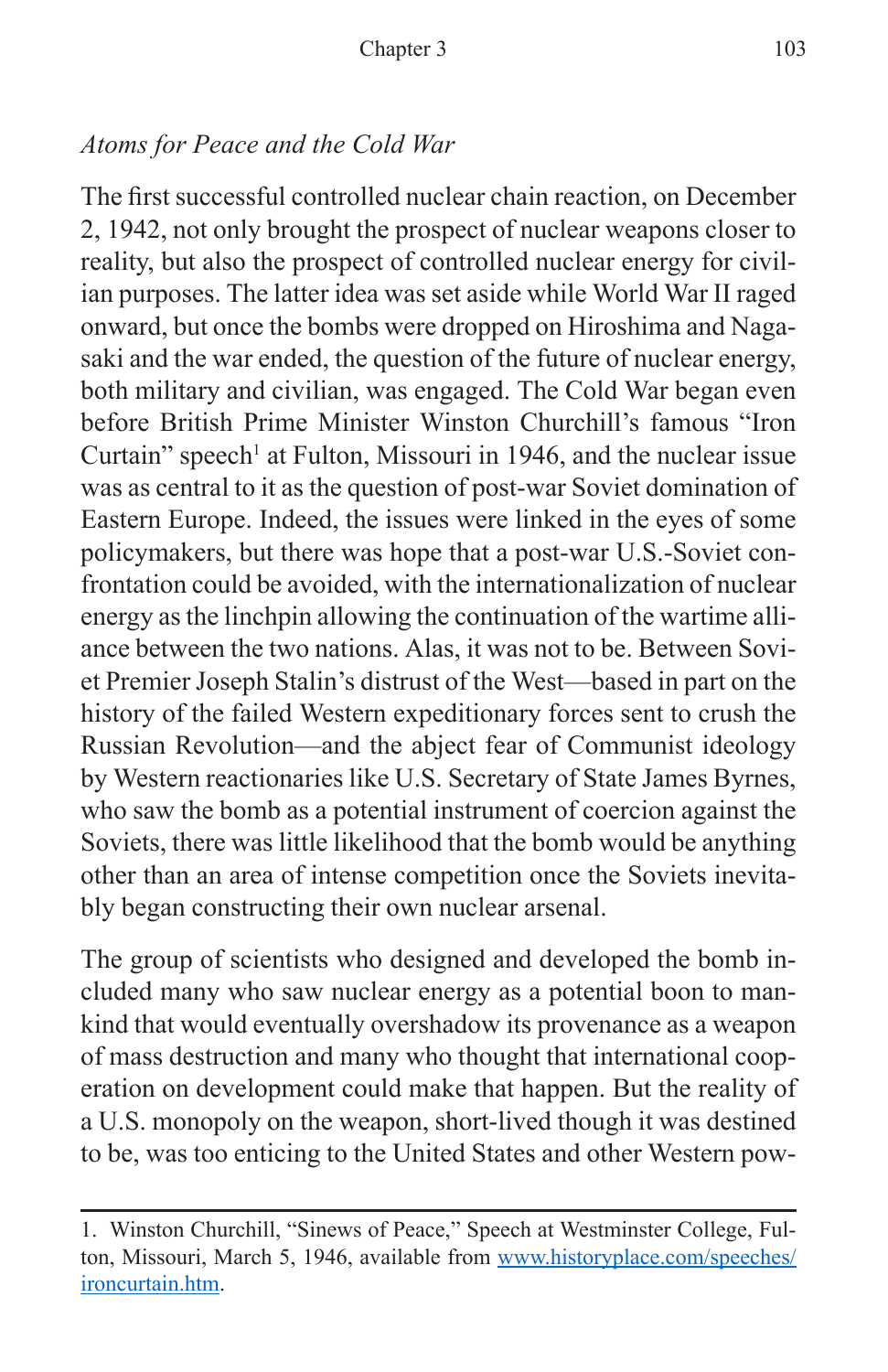ers and made the prospect of a U.S.-Soviet entente extremely difficult if not impossible. Nonetheless, even as the Soviets worked feverishly to build their first nuclear device, the United States was giving serious thought to the question of how international development of nuclear energy for peaceful purposes could be carried out. The question was given to a committee set up by then-Assistant Secretary of State Dean Acheson and chaired by David Lilienthal, the head of the Tennessee Valley Authority (TVA). Lilienthal appointed an advisory panel containing Robert Oppenheimer to do the analysis. The committee's report,<sup>2</sup> issued on March  $28$ , 1946, was sobering. In essence, the committee said that the only way of developing nuclear energy for peaceful purposes without spreading bomb technology was to prohibit all national development and provide international ownership of and responsibility for all nuclear materials and advanced technology.

The Acheson-Lilienthal report did not sit well with the guardians of free enterprise in the West or with the Soviets, who wanted the bomb, so the notion of international ownership and control was scrapped and national nuclear rivalries began their rise. The U.S. nuclear monopoly was institutionalized by Congress via the enactment of the Atomic Energy Act of 1946, which formally declared U.S. government ownership of all nuclear materials under its control and placed research, development, and demonstration of nuclear energy in the hands of a new agency, the Atomic Energy Commission (AEC)—a five member board appointed by the President with the advice and consent of the Senate. A Senate-House committee, the Joint Committee on Atomic Energy (JCAE), was established to provide legislative and investigatory oversight over the nuclear enterprise, and strict rules were established limiting the sharing of nuclear information and technology, with severe penalties for violations.

<sup>2.</sup> *A Report on the International Control of Atomic Energy* (The Acheson-Lilienthal Report), report prepared for the Secretary of State's Committee on Atomic Energy, Washington, DC: Government Printing Office, 1946, available from [www.learnworld.com/ZNW/LWText.Acheson-Lilienthal.html.](www.learnworld.com/ZNW/LWText.Acheson-Lilienthal.html)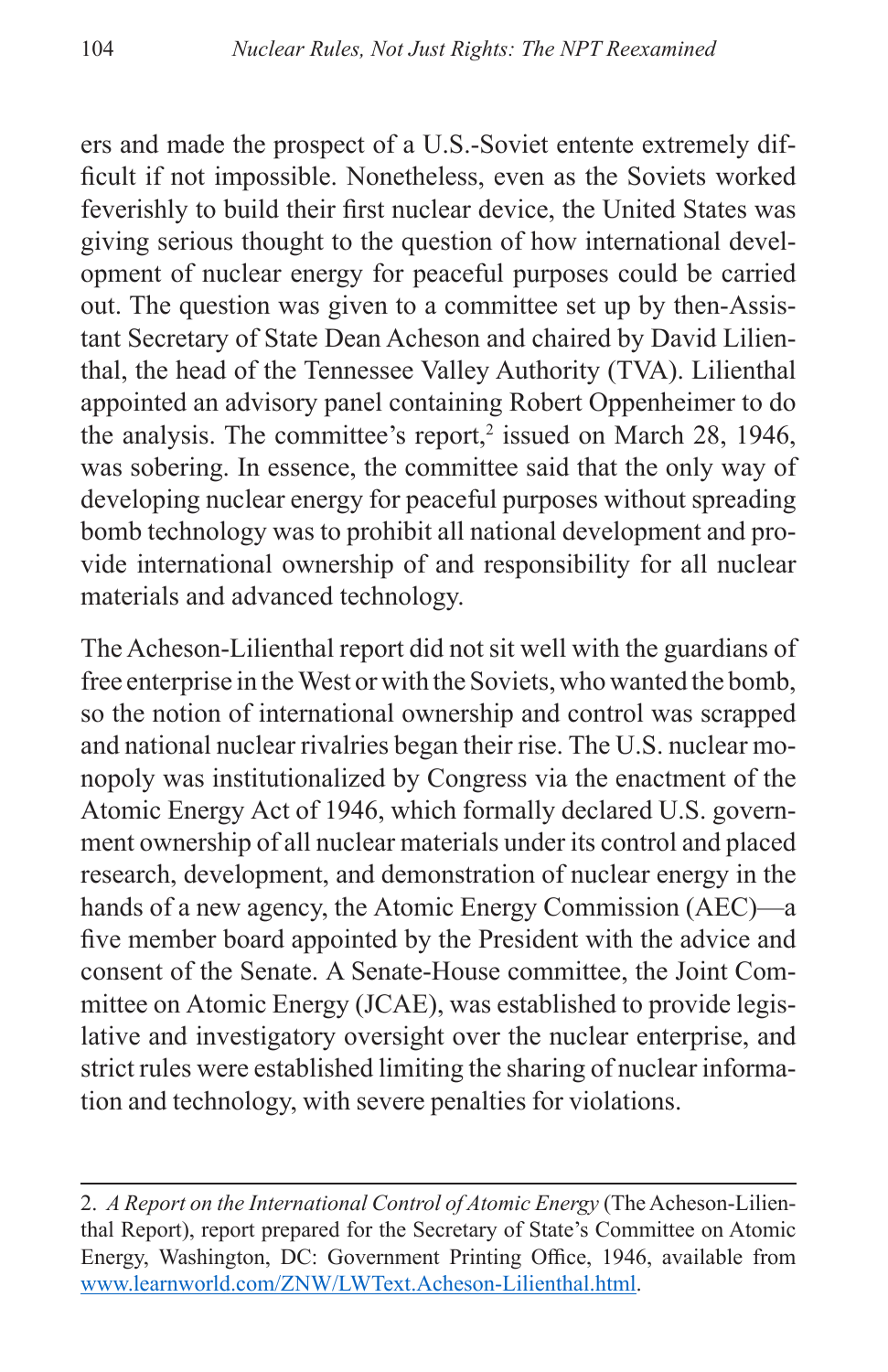But U.S. secrecy did not prevent the Soviets from exploding a fission device of their own in 1949 and a thermonuclear device in 1953. When Dwight Eisenhower became President in January 1953 he was presented with a stark report about growing Soviet nuclear and conventional capabilities and a proposal to inform the U.S. public of the dangers of nuclear war.<sup>3</sup> The report reflected the fear that without some restraint in the arms race the Union of Soviet Socialist Republics (USSR) might achieve a nuclear force level (believed by the authors to be about 600 fission weapons with a 40 kiloton yield) that, if dropped on the United States, could be sufficient to destroy the U.S. economy beyond recovery in a few years—a "knockout blow" in the parlance of the report.<sup>4</sup> Even if the U.S. had more weapons, the report argued, the Soviets might be tempted to attack if they believed a knockout blow was feasible. The panel's advice to Eisenhower was to inform the American people of the growing danger in order to obtain support for nuclear arms control, i.e., support for reducing and keeping the stockpile of weapons on both sides below the point where a knockout blow would be seen as not possible. This created a policy dilemma for Eisenhower, who intended to carry out a new program making nuclear weapons a central part of a greatly expanded military buildup. At the same time, he recognized the difficulty of negotiating an arms control agreement with the Soviets, which would require an intrusive inspection system that the national security apparatus of the USSR was predisposed to oppose.

President Eisenhower finessed this problem by seizing on the idea of the superpowers reducing, if not their weapons, at least their stockpile of fissile materials by contributing a certain amount for peaceful purposes. His hope was that the Soviets might find it difficult to match a U.S. contribution, in which case either the

<sup>3.</sup> Leonard Weiss, "Atoms for Peace," *Bulletin of the Atomic Scientists*, Vol. 59, No. 6, November 2003, pp. 33-44.

<sup>4.</sup> Henry Sokolski, *Best of Intentions: America's Campaign Against Nuclear Weapons Proliferation*, Westport, CT: Praeger, 2001, p. 26.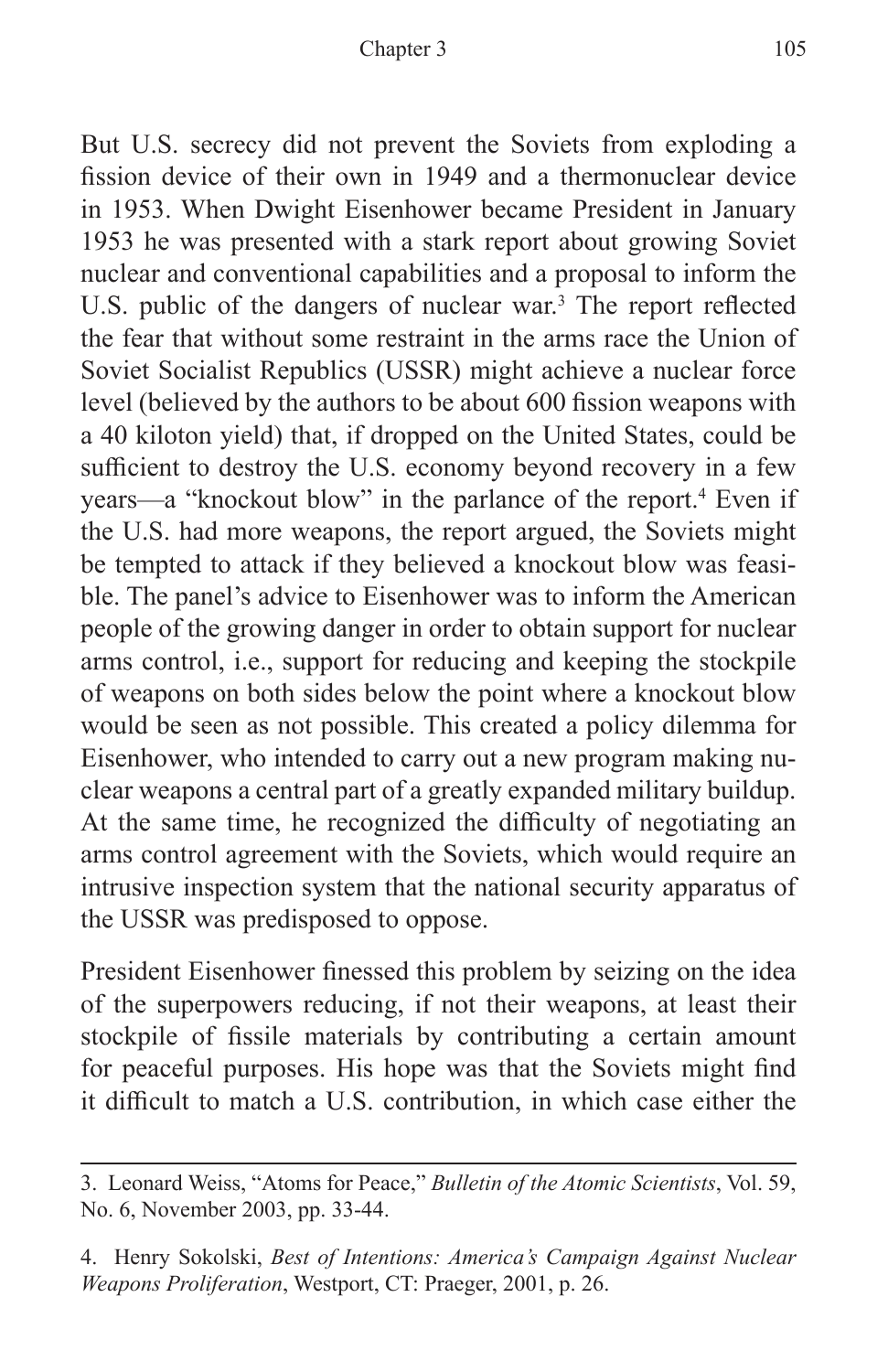number of future USSR weapons would be reduced or the United States would gain a propaganda victory. This idea initially generated skepticism from the defense establishment, which saw it as possibly compromising the "new look" defense posture designed to increase U.S. reliance on nuclear weapons, but some advisors, including AEC Chairman Lewis Strauss, became supporters of the idea. Strauss foresaw the possibility of growing fissile material contributions for peaceful purposes becoming so large over time that a military fissile material production cutoff agreement might be possible.<sup>5</sup> While protection of contributed material from theft was discussed, the danger of horizontal proliferation as a security threat once the contributed materials were distributed was given short shrift. This occurred partly because of the quaint notion extant that a country having only a small stockpile of weapons was not a security threat<sup>6</sup> and mostly because of the apparent strategic and propaganda advantage the proposal provided the Americans over the Soviets. Accordingly, in December 1953, President Eisenhower went before the United Nations (UN) and laid out an attractive vision of peaceful nuclear development in which all nations could participate via a nuclear fuel bank into which the United States and the USSR would contribute equal amounts. The bank was to be administered by an international atomic energy agency, but the question of how the bank would operate to ensure peaceful use of the material was deferred. The Soviets were not blind to the proliferation consequences of Eisenhower's proposal. After President Eisenhower's speech, Soviet Foreign Minister Vyacheslov Molotov reportedly told U.S. Secretary of State John Foster Dulles that the proposal would spread bomb materials worldwide.<sup>7</sup>

Meanwhile, President Eisenhower's vision triggered a demand by

<sup>5.</sup> Ibid, p. 29.

<sup>6.</sup> Ibid, p. 32.

<sup>7</sup>. Paul Leventhal, "Fixing Ike's Flawed Nuclear Plan," *Nuclear Control In*stitute, December 8, 2003, available from [www.nci.org/06nci/10/Fixing%20](www.nci.org/06nci/10/Fixing%20Ike%27s%20Flawed%20Nuclear%20Plan.htm) [Ike%27s%20Flawed%20Nuclear%20Plan.htm.](www.nci.org/06nci/10/Fixing%20Ike%27s%20Flawed%20Nuclear%20Plan.htm)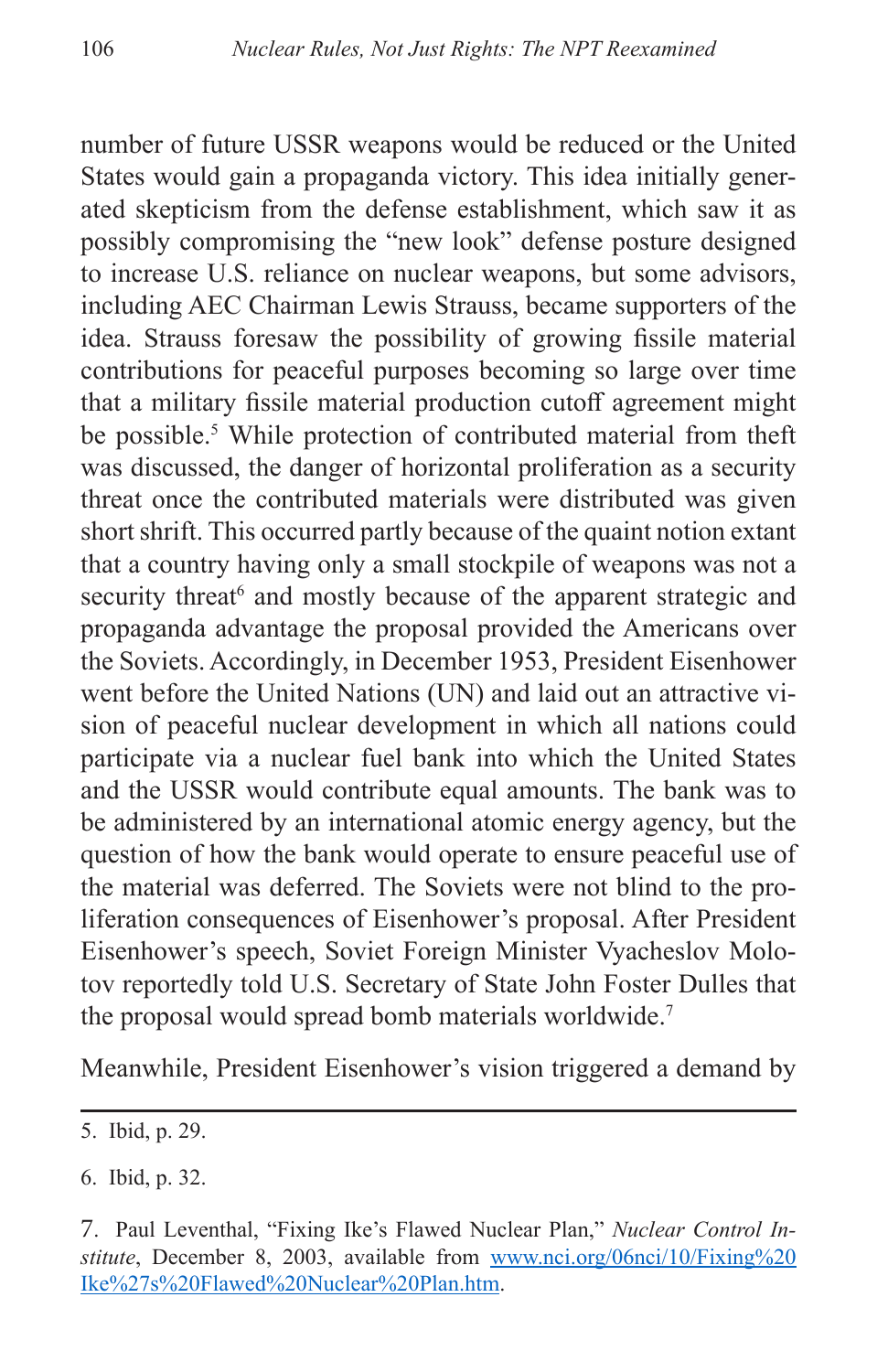Congress for an expanded program of nuclear development that industry contractors had been seeking. This required new legislation, and the Atomic Energy Act of 1954 (AEA) was enacted, which gave industry the ability to own nuclear materials and develop nuclear technology. Under the AEA, the United States began what was called an "Atoms for Peace" program involving the building of research reactors, fueled with highly enriched uranium (HEU), for export to many countries in the hope that this would lead to larger contracts for American companies as nuclear technology became commercialized.

## *Recognizing and Ignoring Safeguards Issues*

The loosening of government controls was accelerated when the United States proposed an international scientific conference that took place in Geneva in 1955, which was designed to push nuclear development worldwide, including the idea of a uranium bank.<sup>8</sup> The Soviets were not expected to participate in the conference. As indicated earlier, they had criticized the bank proposal—along with the notion of spreading nuclear technology for peaceful purposes—on the grounds that it could make the acquisition of nuclear weapons materials available to more countries. Americans were not entirely blind to this concern and required that spent fuel from research reactors provided by the United States be returned to the United States for reprocessing. But that was as far as any thoughts about safeguards went. However, when the Soviets, in a surprise move, agreed to participate in the conference and the development of the fuel bank, the American delegation—whose scientific head was I.I. Rabi—scrambled to come up with a proposal, for the Soviets to consider, on safeguarding the nuclear materials to be distributed by the proposed International Atomic Energy Agency (IAEA). At that point the IAEA did not have a recognized charter, which had to be negotiated and was not formally adopted by the UN until 1957.

<sup>8.</sup> Richard Hewlett and Jack Holl, *Atoms for Peace and War, 1953-1961*, Berkeley: University of California Press, 1989, available from [energy.gov/sites/prod/](https://energy.gov/sites/prod/files/2013/08/f2/HewlettandHollAtomsforPeaceandWarComplete.pdf) [files/2013/08/f2/HewlettandHollAtomsforPeaceandWarComplete.pdf](https://energy.gov/sites/prod/files/2013/08/f2/HewlettandHollAtomsforPeaceandWarComplete.pdf).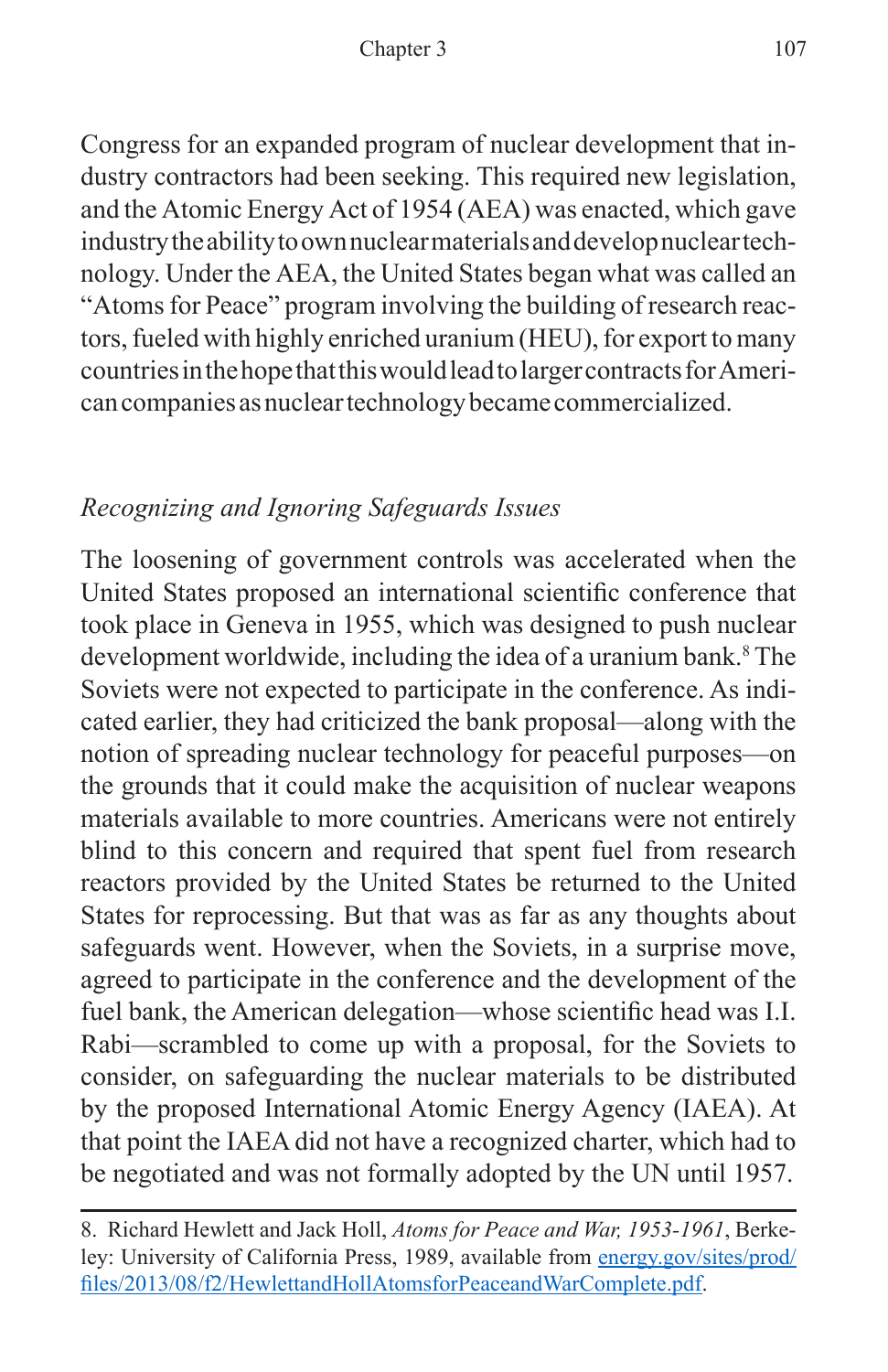Based on a late night discussion within the American delegation in their Geneva hotel, Rabi presented an ad hoc proposal to the Soviet delegation to safeguard weapons materials from theft or diversion by tagging the material with a highly radioactive element, uranium-232 (U-232), so that the path of the material could be traced from fabrication to reprocessing. The head of the Soviet delegation, Dmitri Skobeltsyn, along with his colleagues, studied the tagging proposal and then challenged it by pointing out that the decay chain of U-232 had a "dead period" during which it produced the daughter element thorium-228. The latter element was not a hard gamma emitter and thus presented no serious safety problem if chemically separated out at that point in the decay chain. It was only when the chain reached radium-224 that a sufficiently energetic gamma emission was produced that would provide protection against diversion of the material.<sup>9</sup> The Soviets concluded that "spiking" was not an effective safeguards measure, and the Americans realized they had to go back to the drawing board.

Gerard Smith, the diplomatic head of the American delegation, was so chagrined by the ease with which the U.S. proposal was dismissed that he returned to Washington and raised the question of whether the United States should slow down its plans for nuclear transfers until safeguards were better understood, effective, and deployed. The answer by John A. Hall, the Director of the AEC Division of International Affairs, backed up by AEC Commissioner Willard Libby and Chairman Lewis Strauss, was an emphatic "no."10 A safeguards system that would be fully effective was deemed too costly and too intrusive to be acceptable to nuclear recipients. The U.S. policy became "sell now, do safeguards later." However, it was agreed that an engineering study of safeguards was needed, so an AEC contract was issued to the Vitro Corporation, which produced a report in September 1956 stating that even with a 90% probability of detecting an unauthorized diversion of nuclear mate-

<sup>9.</sup> Ibid., p. 314.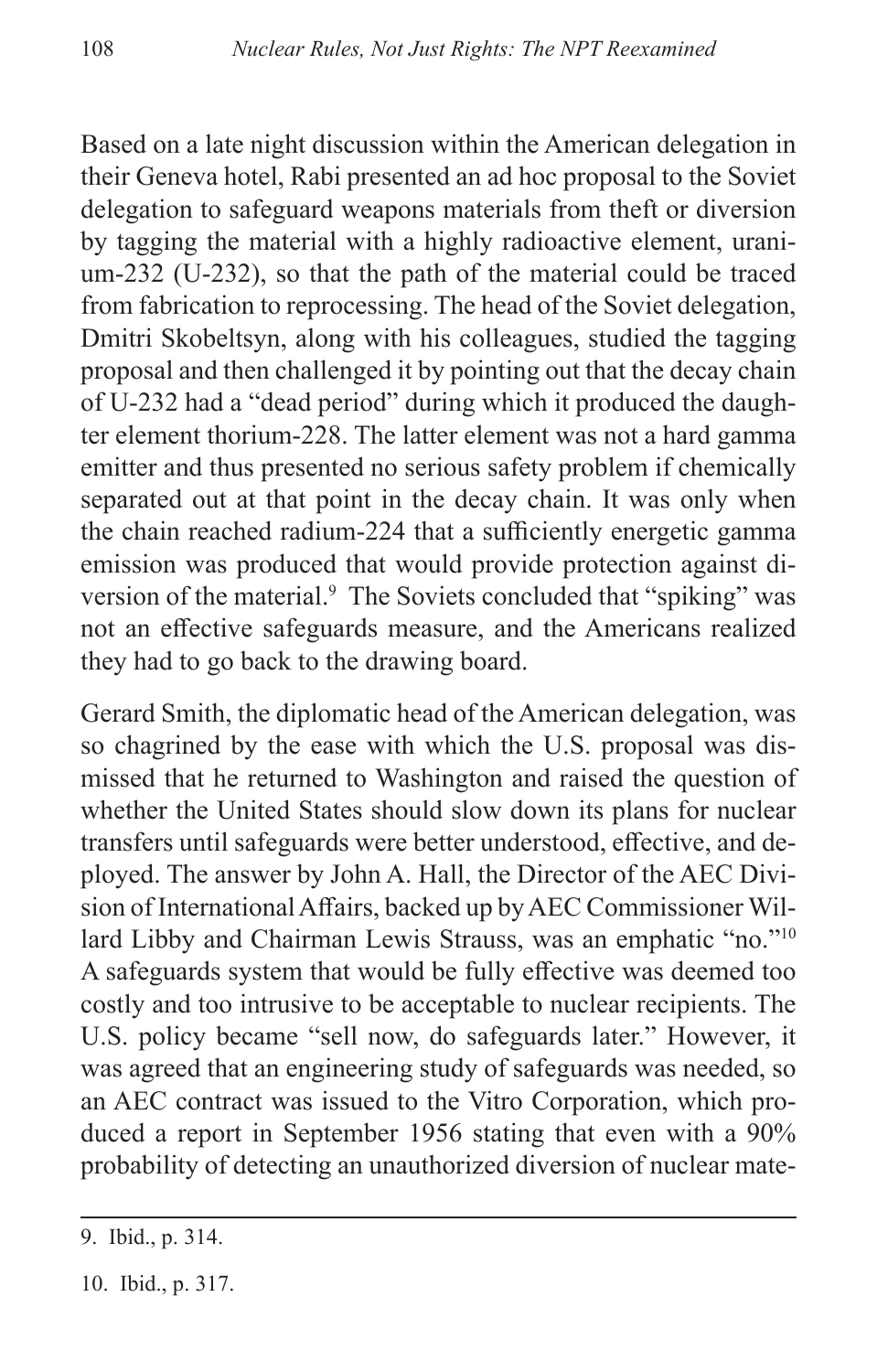rials, one could divert a bomb's worth of plutonium within 5 years without detection. That meant that an effective safeguards system would have to contain political and diplomatic elements, as well as technical ones. A task force created by the AEC to study policy issues regarding reactor development in the United States and abroad produced a report that said Atoms for Peace might be an engine for the proliferation of nuclear weapons to underdeveloped or small countries. Moreover, maximum assurance against diversion would require access to all facilities, areas, and records of the country, as well as intrusive methods of surveillance. But the task force did not consider diversion as the main proliferation concern. The greatest threat, they believed, came from the training of nuclear scientists and engineers in reactor technology and advanced nuclear technology such as reprocessing.11 The idea that diversion was not a serious national security problem was shared by elements within the Eisenhower administration, including Special Representative for Disarmament Harold Stassen, who stated his belief in 1955 that small nuclear arsenals by non-weapons states were not a national security threat to the United States and could act "as an essential counterpoise to a growing USSR nuclear weapons threat."12 This was echoed by high level personnel of the Department of Defense who believed proliferation could even work to U.S. advantage if France and Japan became weapons states while the Soviets restrained their unreliable allies in Eastern Europe.<sup>13</sup> Later on, Stas-

11. Ibid.

13. See, Shane Maddock, "The Fourth Country Problem: Eisenhower's Nuclear Nonproliferation Policy," *Center for the Study of the Presidency*, 1998, available from [www.thefreelibrary.com/The+Fourth+Country+Problem%3a+Eisenhow](www.thefreelibrary.com/The+Fourth+Country+Problem%3a+Eisenhower%27s+Nuclear+Nonproliferation...-a053390297) [er%27s+Nuclear+Nonproliferation...-a053390297](www.thefreelibrary.com/The+Fourth+Country+Problem%3a+Eisenhower%27s+Nuclear+Nonproliferation...-a053390297). Also see, Memorandum for the Secretary of Defense, November 18, 1955, Document 219, NSA, Non-Proliferation; Informal Notes of a Meeting of the National Security Council Planning Board, Washington, DC, December 21, 1955, 10 a.m.-12:30 p.m., *FRUS*, 1955-

<sup>12.</sup> Progress Report Prepared by the President's Special Assistant (Stassen), May 26, 1955, *Foreign Relations of the United States*, 1955-1957, Volume XX, Regulation of Armaments; Atomic Energy, Document 33, available from [history.](history.state.gov/historicaldocuments/frus1955-57v20/d33) [state.gov/historicaldocuments/frus1955-57v20/d33.](history.state.gov/historicaldocuments/frus1955-57v20/d33)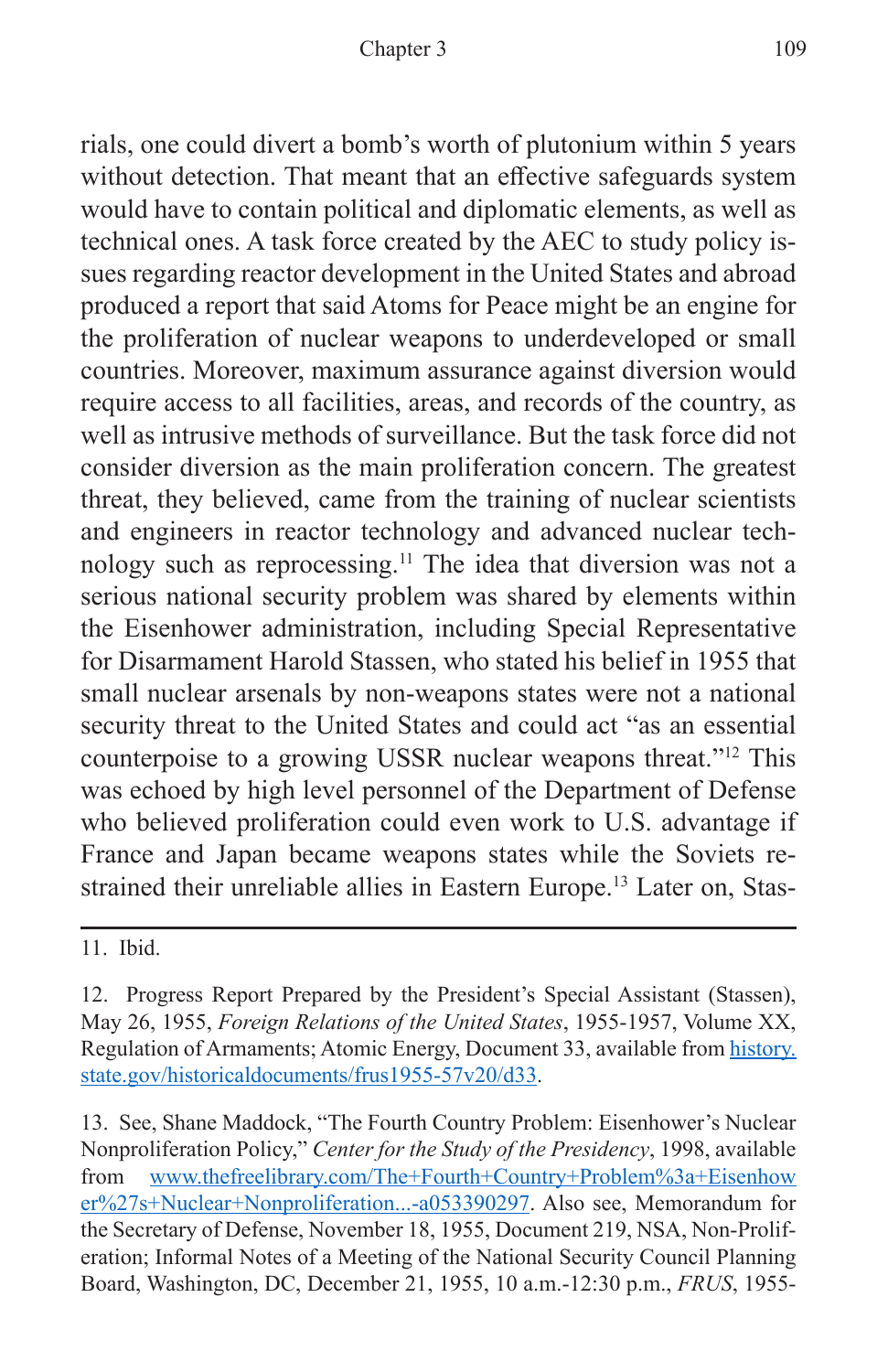sen elaborated his view, now totally discredited by historical fact, that the existence of nuclear weapons states "on various sides" was a deterrent to diversion of nuclear materials and the creation of more states with nuclear weapons.<sup>14</sup>

In 1956, negotiations on the IAEA charter began in Vienna, and U.S. diplomatic corps entrusted with the negotiations approached them with a more realistic notion of the serious national security risks posed by nuclear diversion. The head of the U.S. delegation to the negotiations, Ambassador James Wadsworth, recognized the security problems created by Atoms for Peace. In a speech before the Conference on the Statute of the IAEA on October 15, 1956, Wadsworth explained the need for safeguards and the danger of nuclear development without them:

> Small amounts of material used or produced in the course of agency-supported peaceful projects can be adapted for use in weapons of destructive force almost beyond comparison with the most powerful weapons of the pre-atomic era, and more important still is the possibility that the explosion of only one such weapon in a local conflict might be enough to set off a worldwide conflagration.<sup>15</sup>

This notion was underscored during the so-called Yom Kippur War between Israel and Egypt in 1973 when Israel, which at one point was losing the war, had ostensibly armed its small nuclear arse-

1957, Vol. 20, pp. 245-250; Memorandum of Conversation among the President's Special Assistant (Stassen) and the Joint Chiefs of Staff, Pentagon, Washington, DC, January 24, 1956, 4 p.m., *FRUS*, 1955-1957, Vol. 20, pp. 276-279.

14. As quoted in Sokolski, p. 32. See also, "Statement by the United States Representative (Stassen) to the Disarmament Subcommittee: Nuclear Weapons and Testing, March 20, 1957," in U.S. Department of State, *Documents on Disarmament 1945-1959*, Vol. 2, pp. 765-68.

15. See, U.S. Department of State, *Department of State Bulletin*, Vol. 35, November 19, 1956, p. 816.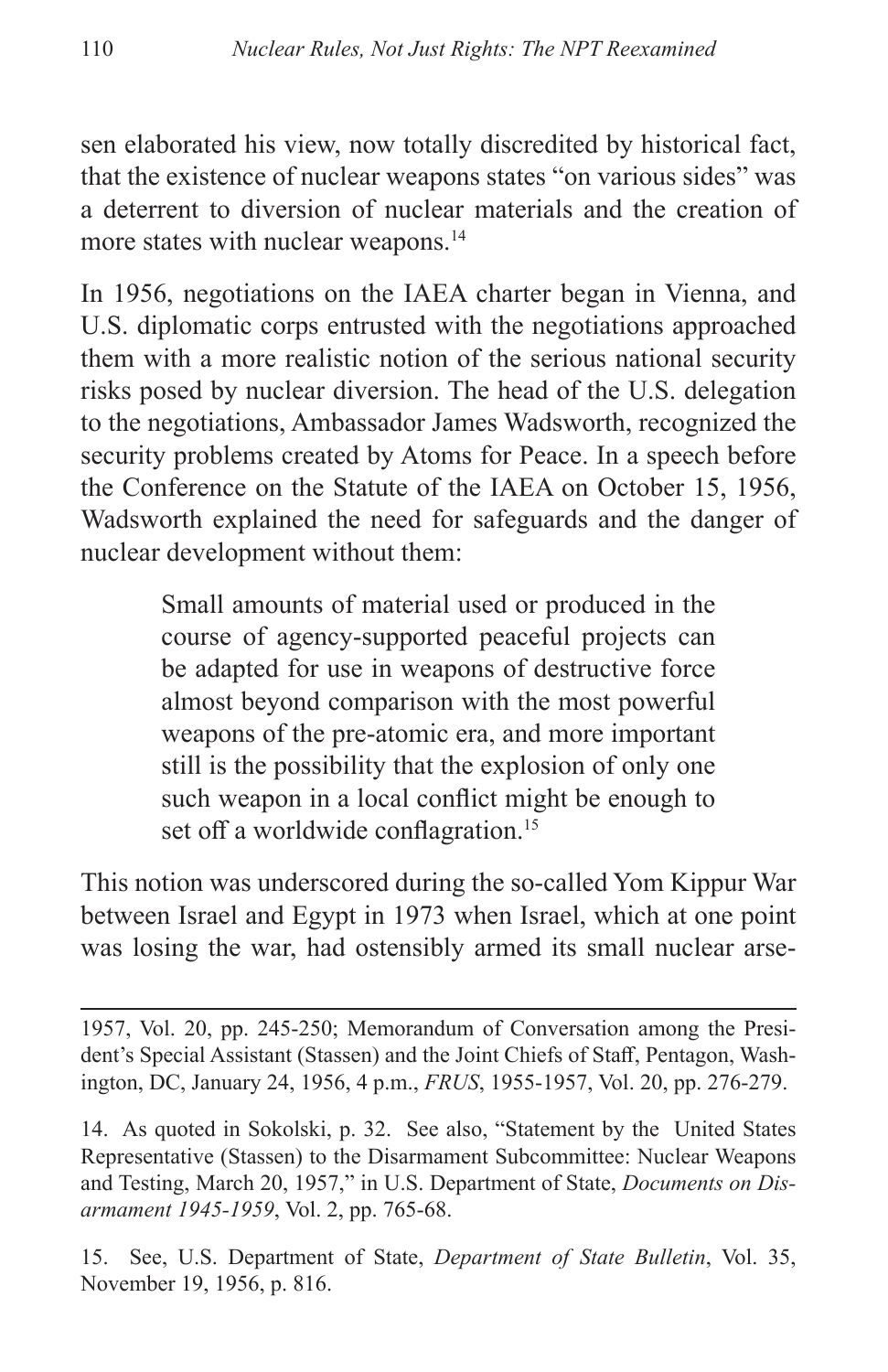nal and would have used the weapons had it faced an existential collapse.16 U.S. resupply of conventional weapons to Israel helped turn the military situation toward Israel's favor, and the Israelis were persuaded to show some restraint to ensure that the feared intervention on the Egyptian side by the Soviets did not materialize. The full story of these events is still classified, but all sides understood that the use of even one nuclear weapon by the Israelis could have had a catalytic effect in raising the threat of nuclear war between the United States and the USSR.

At the same time Ambassador Wadsworth was persuading the negotiators on the IAEA charter to adopt the requirement of effective safeguards for nuclear programs administered by the Agency or under its purview. He took great pains to assure the delegates that the "more basic purpose [of the IAEA] is the positive and creative development of the atomic era for human prosperity and welfare… there is much to be done, much to be learned before the atom can be widely and economically used for power. It is the duty of the Agency to hasten the doing and to hasten the learning."17 This was translated into the Agency's charter as a dual mission of promoting nuclear energy and safeguarding peaceful use, creating internal tensions in the Agency that have never been satisfactorily resolved and which affected the negotiations over the safeguards system.

For example, as the IAEA safeguards negotiations progressed, major questions concerning safeguards were resolved in a way to provide the least hindrance to national nuclear development. When the notion of safeguarding source materials was proposed, objections by France and India were enough to kill the idea. Likewise, the notion of whether safeguards should apply to all states was defeated

<sup>16.</sup> Seymour Hersh, *The Samson Option*, New York: Random House, 1991, p. 227.

<sup>17. &</sup>quot;Opening of Discussions on Statute of International Atomic Energy Agency," *Department of State Bulletin*, Vol. 35, No. 902, October 8, 1956, p. 540, available from [ia802307.us.archive.org/10/items/departmentofstat3556unit/de](ia802307.us.archive.org/10/items/departmentofstat3556unit/departmentofstat3556unit.pdf)[partmentofstat3556unit.pdf](ia802307.us.archive.org/10/items/departmentofstat3556unit/departmentofstat3556unit.pdf)*.*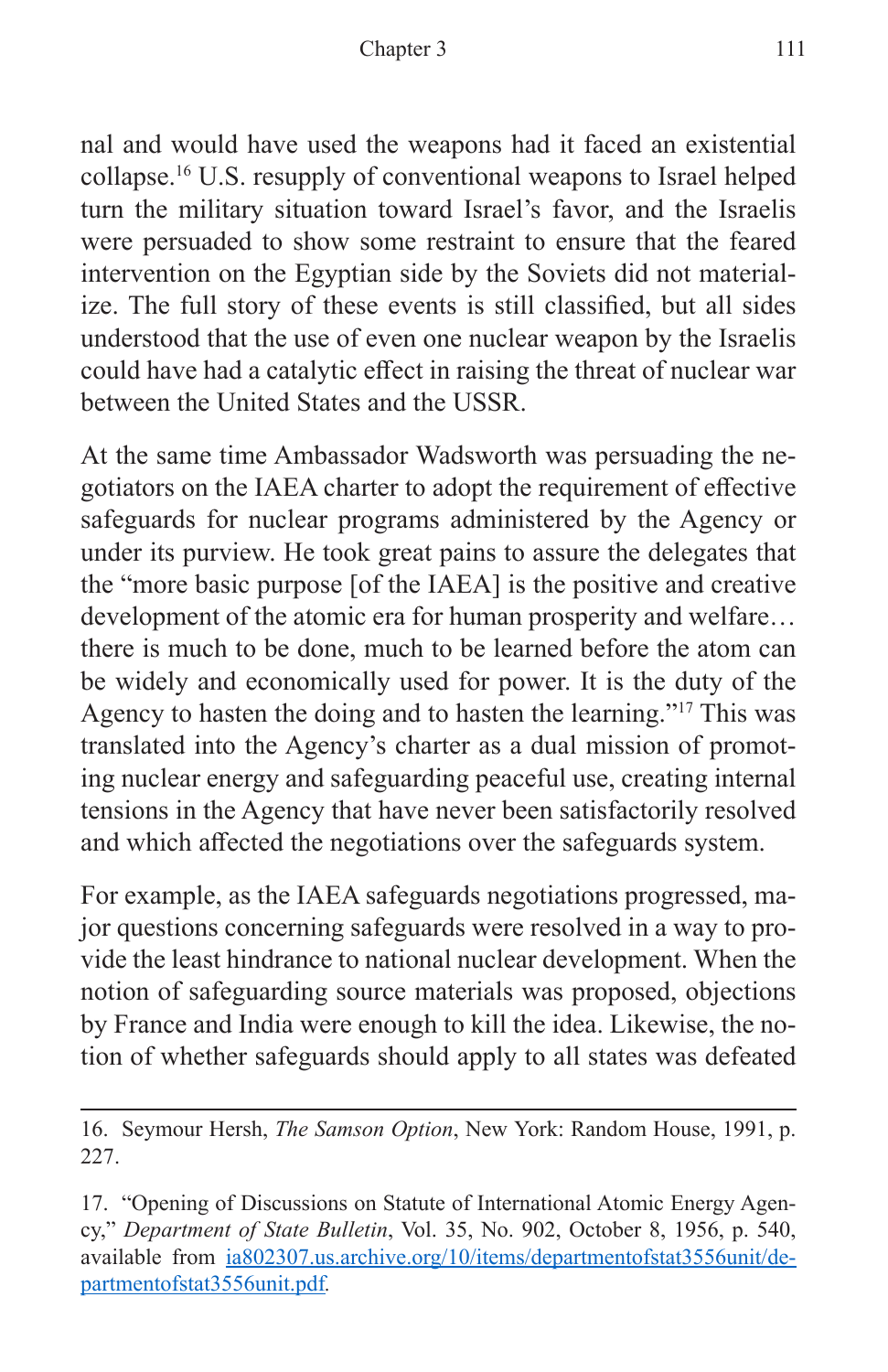in favor of requiring safeguards only for countries receiving nuclear assistance from the IAEA. This meant that rich countries with highly developed nuclear programs could keep inspectors away from them while requiring such inspections for lesser developed countries. This discriminatory practice was carried over in principle into the Treaty on the Non-Proliferation of Nuclear Weapons (NPT), which divided parties to the treaty into weapons states and non-weapons states with different safeguards rules for each. To this practice, Homi Sethna, the head of India's nuclear program, issued a prescient comment: "This division into haves and have-nots will create lasting tensions that would only get worse with time."18

In dealing with the issue of stockpiling fissionable materials, Ambassador Wadsworth produced an agreement (contained in Article XII of the IAEA Charter) that enables the Agency "to require the deposit with the Agency of any excess of any fissionable materials recovered or produced as a by-product over what is needed [for peaceful purposes]…in order to prevent stockpiling of these materials." But the Agency has never produced a storage regime, so this article of the charter has never been implemented. Thus, the Agency has allowed Japan, for instance, to accumulate more than 9 tons of plutonium at home (and an additional 38 tons stored in England and France that will ultimately be returned to Japan) from which thousands of nuclear weapons could be manufactured.<sup>19</sup> A recent proposal to deal with this problem would use a bookkeeping scheme to give the IAEA virtual custody of that part of Japan's plutonium that would not be specifically identified by Japan as needed for future peaceful use.<sup>20</sup> The Agency would give up parts of its

20. Fred McGoldrick, "IAEA Custody of Japanese Plutonium Stocks: Strength-

<sup>18.</sup> George Perkovich, *India's Nuclear Bomb*, Berkeley: University of California Press, 1999, p.29.

<sup>19.</sup> Henry Sokolski, "A Plutonium Rich Asia," *National Review Online*, September 24, 2014, available from [http://www.npolicy.org/](http://www.npolicy.org/article.php?aid=1261&rt=&key=a%20plutonium%20rich%20asia&sec=article&author=) [article.php?aid=1261&rt=&key=a%20plutonium%20rich%20](http://www.npolicy.org/article.php?aid=1261&rt=&key=a%20plutonium%20rich%20asia&sec=article&author=) [asia&sec=article&author=.](http://www.npolicy.org/article.php?aid=1261&rt=&key=a%20plutonium%20rich%20asia&sec=article&author=)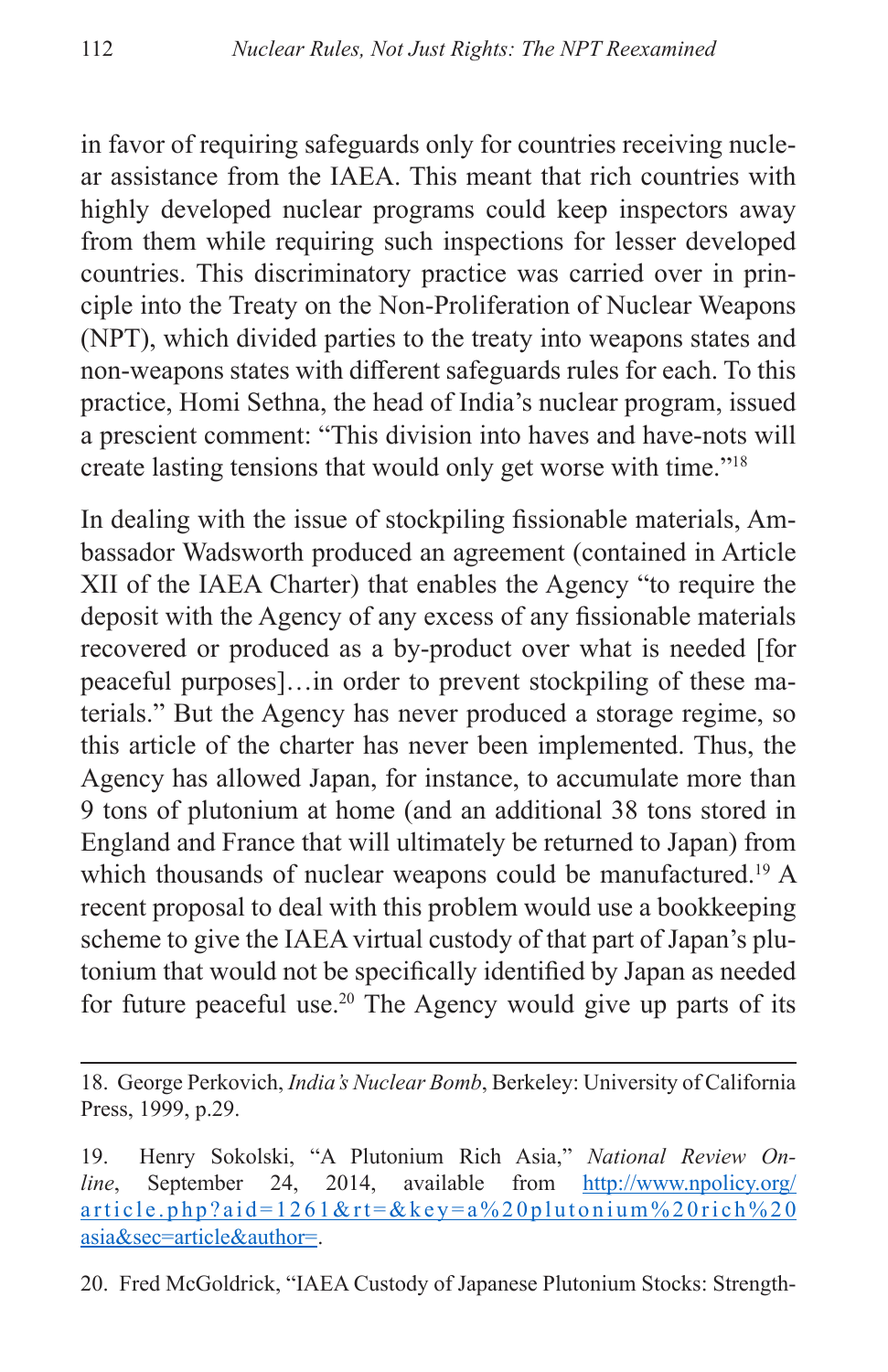custody as needed by Japan for specific peaceful use. The devil is in the details, and whether Japan would seriously consider this virtual barrier to full and immediate access to its materials is unclear. But it begs the question of why the Agency allowed such stockpiles to be created in the first place in the absence of the full implementation of Article XII of the charter.

The charter of the IAEA that was formally adopted in 1957, as mentioned earlier, gave the Agency the dual missions of promoting nuclear energy and safeguarding peaceful use. The earlier warnings that promotion of nuclear energy would spread bomb-making technology were buried under a drive for future power and the prospect of future profits. The insidiousness of the dual missions became explicit when, in 2005, the then-head of the Agency, Mohammed El Baradei—whose relationship with the George W. Bush administration had up to then been problematic—publicly endorsed the nuclear deal between the United States and India,<sup>21</sup> despite previous UN resolutions passed in the wake of India's 1998 nuclear tests that called on India to adopt full scope safeguards and sign the NPT. One could be forgiven for concluding that the support of the IAEA for nonproliferation norms was conditional, depending on whose nuclear ox was being gored and who stood to gain from the expansion of nuclear power.

#### *The NPT*

By the early 1960s, it was apparent that more countries would make nuclear weapons besides the United States, USSR, United Kingdom (which exploded its first bomb in 1952), and France (whose first test came in 1960). It was understood that support for nuclear

ening Confidence and Transparency," *Arms Control Today*, Vol. 33, No. 1, September 2014, available from [legacy.armscontrol.org/act/2014\\_09/Features/](legacy.armscontrol.org/act/2014_09/Features/IAEA-Custody-of-Japanese-Plutonium-Stocks_Strengthening-Confidence-and-Transparency) [IAEA-Custody-of-Japanese-Plutonium-Stocks\\_Strengthening-Confidence-and-](legacy.armscontrol.org/act/2014_09/Features/IAEA-Custody-of-Japanese-Plutonium-Stocks_Strengthening-Confidence-and-Transparency)[Transparency](legacy.armscontrol.org/act/2014_09/Features/IAEA-Custody-of-Japanese-Plutonium-Stocks_Strengthening-Confidence-and-Transparency)*.*

21. "India-U.S. Nuclear Deal a Step Forward: El Baradei," *The Hindu* (Chennai), June 15, 2006, available from [www.thehindu.com/todays-paper/tp-interna](www.thehindu.com/todays-paper/tp-international/indiaus-nuclear-deal-a-step-forward-el-baradei/article3119546.ece)[tional/indiaus-nuclear-deal-a-step-forward-el-baradei/article3119546.ece.](www.thehindu.com/todays-paper/tp-international/indiaus-nuclear-deal-a-step-forward-el-baradei/article3119546.ece)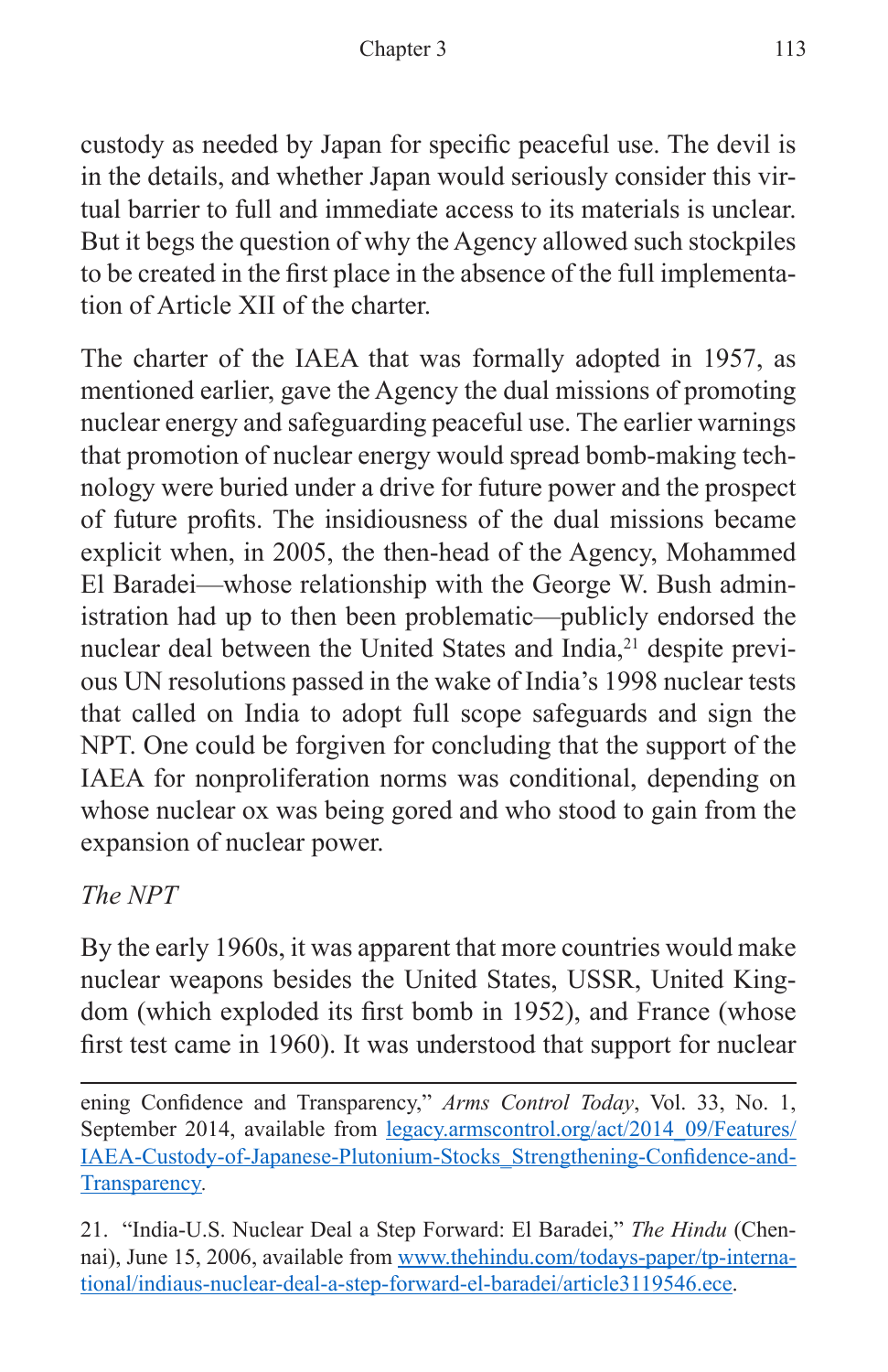disarmament among the states that had already made weapons was intimately tied to the prevention of weapons proliferation. In 1961, the UN General Assembly approved a resolution introduced by the Irish delegation calling on all states to refrain from the transfer or acquisition of nuclear weapons. This triggered more than 6 years of negotiations—led by the United States, USSR, and United Kingdom—that resulted in the NPT, which was opened for signature on July 1, 1968.22 On the first day, 62 countries signed on and the treaty ultimately became the core of an international regime for fostering nuclear nonproliferation.

The treaty's aim, like that of the IAEA charter, was to prevent or restrain nuclear weapons proliferation without impeding nuclear development and thus required further development of an effective safeguards regime for NPT parties. A general safeguards objective was stated as follows for non-weapons state parties to the NPT: "The timely detection of the diversion of significant quantities of nuclear materials from peaceful activities…and deterrence of such diversion by the risk of early detection."23

In order for the IAEA to develop safeguards standards following the introduction of its safeguards system pursuant to the NPT, it was necessary to establish detection goals. Accordingly, in 1975, the Agency established the Standing Advisory Group on Safeguards Implementation (SAGSI), a group of safeguards experts from IAEA member states, appointed by the Director General, to advise on safeguards issues.24 SAGSI developed the notion of a Significant Quantity (SQ) of fissile materials (the approximate amount

22. Federation of American Scientists, "Treaty on the Non-Proliferation of Nuclear Weapons (NPT)," available from [www.fas.org/nuke/control/npt/.](www.fas.org/nuke/control/npt/)

23. "The Technical Objective of Safeguards," *IAEA Bulletin*, Vol. 17, No. 2, April 1975, pp. 13-17, available from <www.iaea.org/sites/default/files/17203401317.pdf>*.*

24. John Carlson, "SAGSI: Its Role and Contribution to Safeguards Development," Barton, Australia: Australian Safeguards and Nonproliferation Office, 2007, available from [www.dfat.gov.au/international-relations/security/asno/](www.dfat.gov.au/international-relations/security/asno/Documents/SAGSI_role_contribution_safeguards_dev.pdf) [Documents/SAGSI\\_role\\_contribution\\_safeguards\\_dev.pdf](www.dfat.gov.au/international-relations/security/asno/Documents/SAGSI_role_contribution_safeguards_dev.pdf)*.*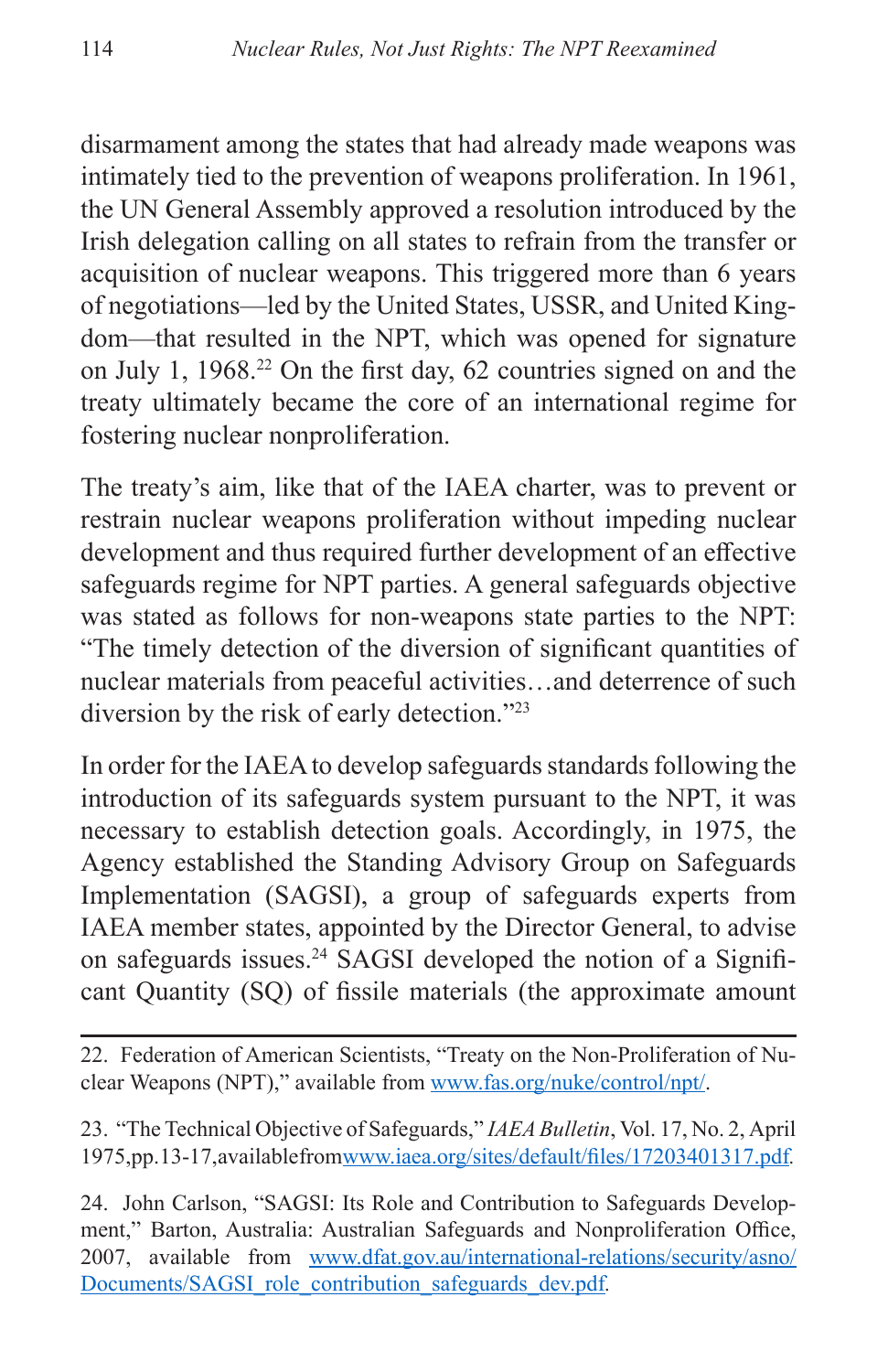of material needed for a nuclear explosion), established timeliness goals, and laid out the format for reporting on safeguards performance in the general IAEA Safeguards Implementation Report.

### *Safeguards Standards*<sup>25</sup>

In 1977, the formal detection goal of the Agency's safeguards system was stated as a 90-95% probability of detecting a diversion of one SQ of Special Nuclear Material (SNM), with a false alarm probability of less than 5%, and with a detection time less than or equal to the time needed to convert the SNM to a nuclear explosive device. The definition of one SQ of plutonium containing less than 80% plutonium-238 was set at 8 kilograms; the definition of one SQ of HEU was set at 25 kilograms of U-235. The conversion times were set at 7-10 days for metal; 1-3 weeks for oxides or nitrates; and 1-3 months for irradiated fuel.

There are a number of problems with these goals and their implementation: First, as to SQs, it is well known that nuclear weapons states have constructed working weapons that use much less than one SQ. Second, in a plant processing large amounts of material, the minimum detectable diversion will be much larger than one SQ. Third, the timeliness goals are unrealistic because they depend on the taking and analysis of material balances, which are normally done annually while a diversion can occur at any time. One can overcome this problem by increasing the number of inventory takings, but this is expensive and is resisted by plant operators. Finally, in practice the technical requirements or goals are almost never met, partly because safeguards agreements are negotiated, as is the facility attachment laying out the actual inspection schedule. Thus, the argument over discrimination by the nuclear haves against the

<sup>25.</sup> International Atomic Energy Agency, "The Present Status of IAEA Safeguards on Nuclear Fuel Cycle Facilities," *IAEA Bulletin*, Vol. 22, No. 3/4, August 1980, pp. 2-40, available from [www.iaea.org/sites/default/files/publica](www.iaea.org/sites/default/files/publications/magazines/bulletin/bull22-3/223_403400240.pdf)[tions/magazines/bulletin/bull22-3/223\\_403400240.pdf](www.iaea.org/sites/default/files/publications/magazines/bulletin/bull22-3/223_403400240.pdf).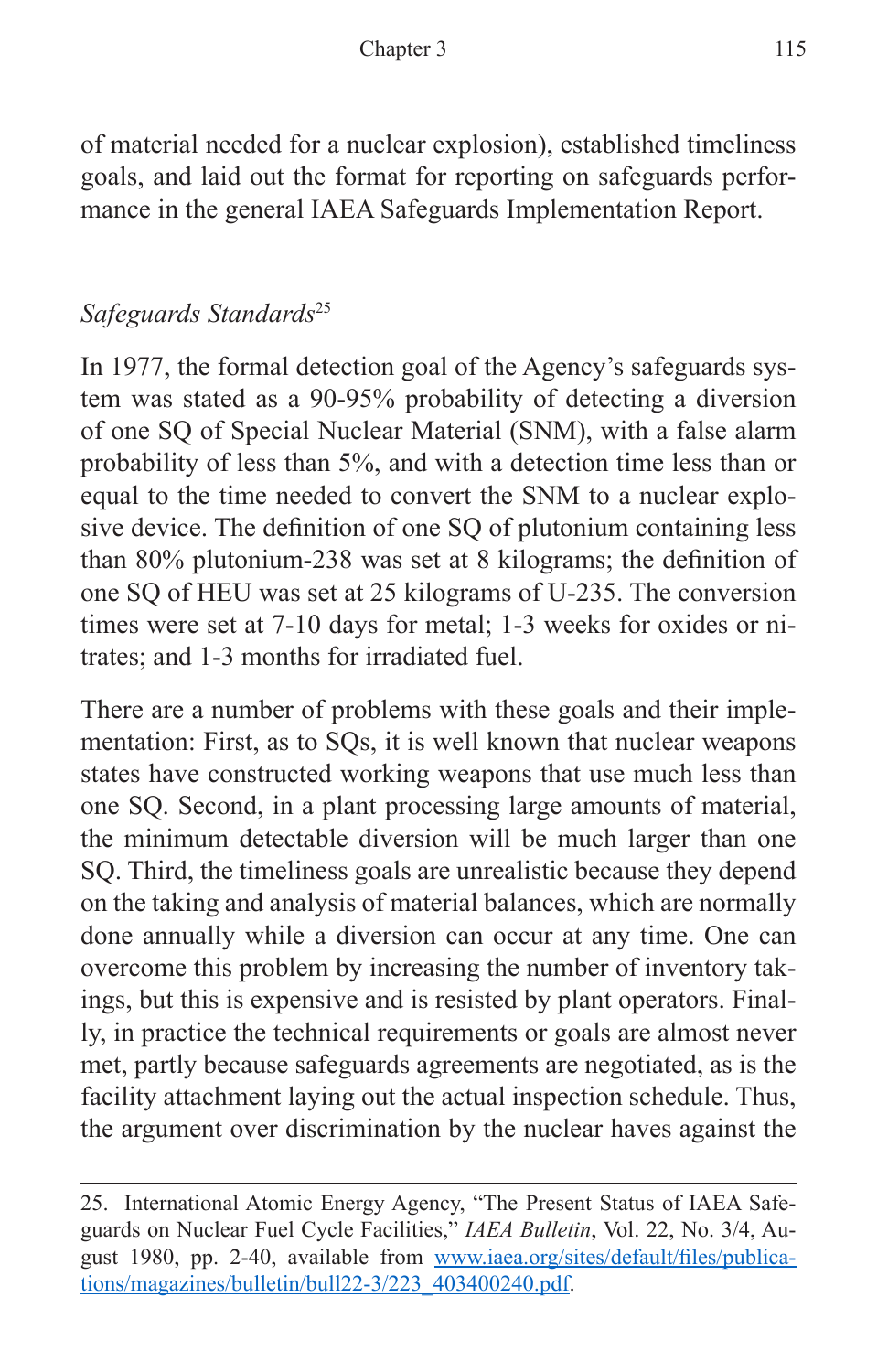nuclear have-nots is played out in the negotiations over safeguards implementation, and plant operators (backed up by their governments) tend to resist effective safeguards agreements as intrusions into their domain. Indeed, the question of sovereignty hangs over the entire safeguards system.

Thus, the notion of inspectors roaming at will over the territory of a nuclear state to try to find clandestine materials or facilities has been resisted from the beginning, and safeguards were understood to be limited to declared materials and facilities. While some improvement has occurred thanks to the voluntary Additional Protocol introduced by the IAEA following the post-Gulf War revelations about Iraq's clandestine nuclear program, countries of high proliferation concern have not signed and ratified the Protocol. The Agency does have the right under its charter to undertake a special inspection to resolve safeguards ambiguities, but usually must first gain the cooperation of the inspected state. States also have the right to object to particular inspectors designated for it by the IAEA. Moreover, safeguards are not permanent under the NPT, so if a country leaves the treaty it is not obligated to continue inspections.

It should also be noted that NPT safeguards follow the nuclear materials in a country, so if a facility has no declared nuclear material in it, the facility is not subject to inspection unless the IAEA has reason to believe that materials are or have been present and the state involved agrees to the inspection. If there is a disagreement, the IAEA can go to the UN Security Council and attempt to obtain a resolution putting the state under threat of sanctions if it does not comply.

The bottom line on safeguards: They are useful and mandatory for providing some level of confidence that a peaceful nuclear program of one's neighbor is not a cover for a clandestine weapons program, but no country is likely to rely on it exclusively for that purpose. That is why restrictions on nuclear trade and development are important elements of a nonproliferation regime worthy of the name.

*The Beginning of the NPT*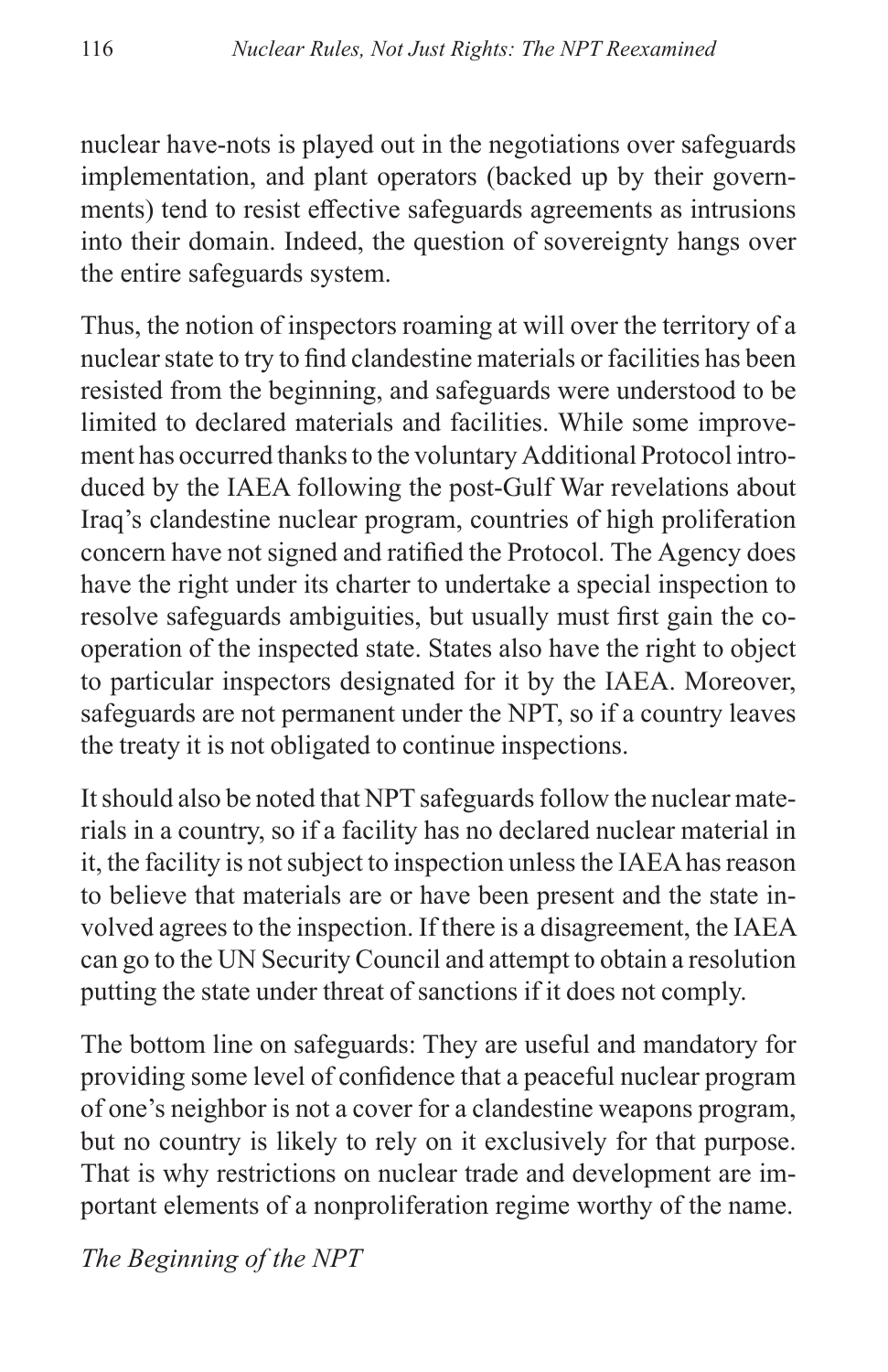The early history of the IAEA and the safeguards regime has led to weaknesses in protecting the world from the proliferation of nuclear weapons. Since the history of safeguards is intimately intertwined with the history of the NPT, it should not come as a surprise that the design of the NPT itself has occasionally been a source of grief for the nonproliferation that it was supposed to prevent.

Among the first steps toward the treaty was a unanimously adopted 1961 UN General Assembly resolution introduced by the Irish delegation that called on all states to conclude an international agreement to refrain from transferring or acquiring nuclear weapons.<sup>26</sup> In negotiating the agreement, the United States wanted language that would have allowed it to create a multilateral nuclear force (MNF) stationed in Germany.27 The Soviets, however, made it clear that they would oppose creating any treaty that would allow the possibility of Germans being in command of nuclear weapons, but they could tolerate U.S. nuclear weapons in Europe, controlled and commanded by the Americans. Accordingly, the United States gave up on the idea of an MNF as long as the Soviets would cooperate on negotiating the NPT.28

The negotiations began within the (then 11 nation) UN Conference on Disarmament meeting in Italy in July 1965. The non-nuclear nations demanded from the beginning that they would support nonproliferation only if it was coupled to progress in disarmament by the nuclear nations. Specifically, the eight non-aligned countries in the Conference demanded "tangible steps to halt the nuclear arms race and to limit, reduce, and eliminate stockpiles of nuclear weapons and their means of delivery."29

27. John Barton and Lawrence Weiler, eds., *International Arms Control: Issues and Agreements*, Stanford, CA: Stanford University Press, 1976, p. 296.

28. Ibid, p. 297.

29. United Nations Conference of the Eighteen-Nation Committee on Disar-

<sup>26.</sup> Arms Control Association, "Timeline of the NPT," March 5, 2010, available from [www.armscontrol.org/system/files/NPT\\_Timeline.pdf](www.armscontrol.org/system/files/NPT_Timeline.pdf).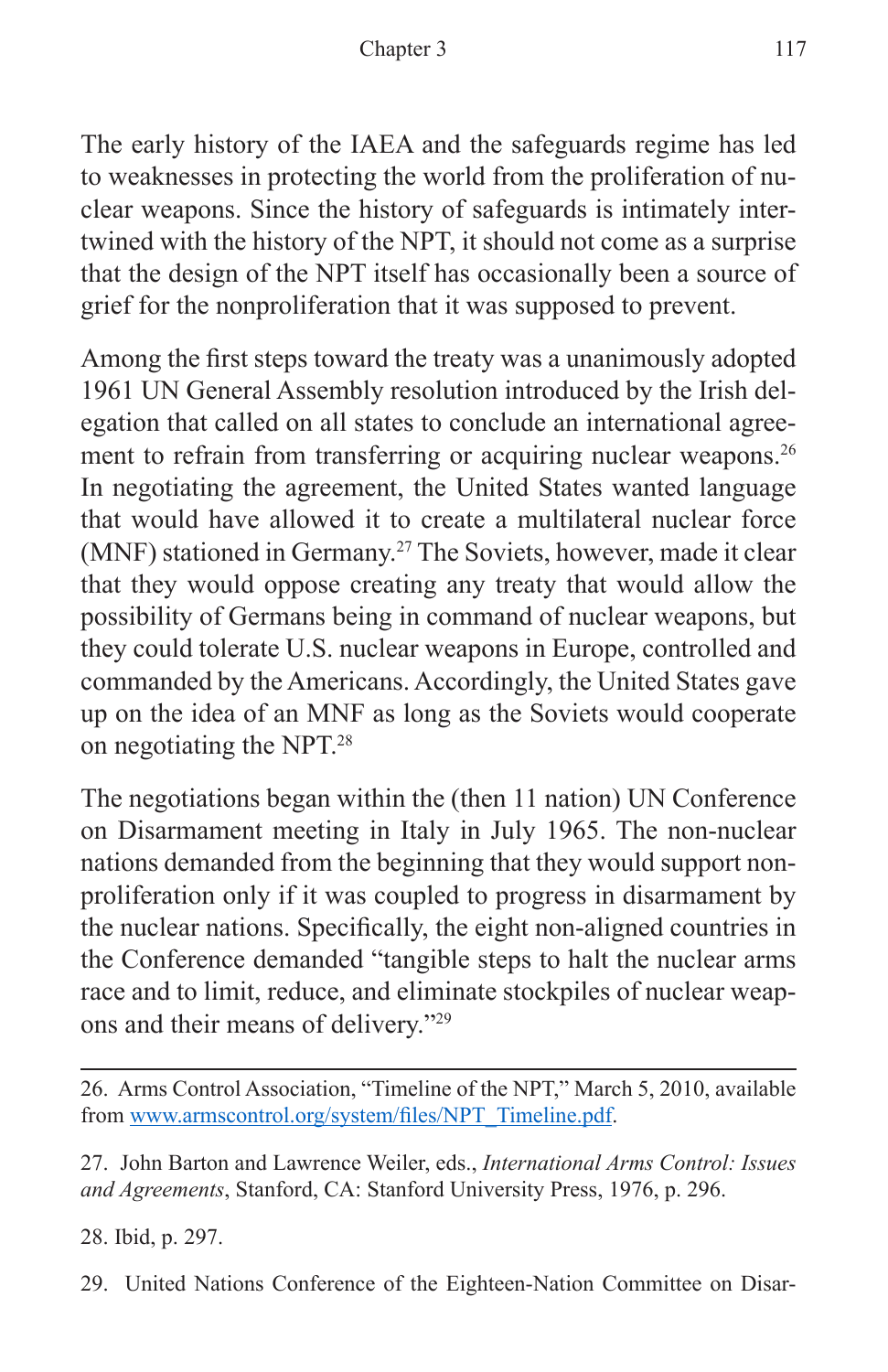Thus, the NPT would have to contain a grand bargain in which the non-weapons states pledge to give up their right to acquire nuclear weapons and the weapons states give up their right to retain them. The problems are, as usual, in the details.

#### *Problems with the NPT*

The treaty suffers from the same problem as the charter of the IAEA. It looks with approval on, and is intended to foster, the spread of nuclear development—including technologies that have both peaceful as well as weapons applications—as long as such development is "effectively" safeguarded. The preamble to the treaty affirms

> the principle that the benefits of peaceful applications of nuclear technology, including any technological by-products which may be derived by nuclear weapon States from the development of nuclear explosive devices, should be available for peaceful purposes to all Parties of the Treaty, whether nuclear-weapon or non-nuclear weapon States [and that]…all parties to the Treaty are entitled to participate in the fullest possible exchange of scientific information for, and to contribute alone or in cooperation with other States to, the further development of the applications of atomic energy for peaceful purposes.30

This open door to advanced nuclear development, which can be interpreted in accordance with Article III of the treaty as including

30. *Treaty on the Non-Proliferation of Nuclear Weapons*, July 1, 1968, entered into force on March 5, 1970, 21 U.S.T. 483, 729 UNT.S. 161.

mament, Final Verbatim Record of the Three Hundred and Thirtieth Meeting, ENDC/PV.330, September 14, 1967, p. 6, available from [quod.lib.umich.edu/e/](quod.lib.umich.edu/e/endc/4918260.0330.001?rgn=main;view=fulltext) [endc/4918260.0330.001?rgn=main;view=fulltext](quod.lib.umich.edu/e/endc/4918260.0330.001?rgn=main;view=fulltext)*.*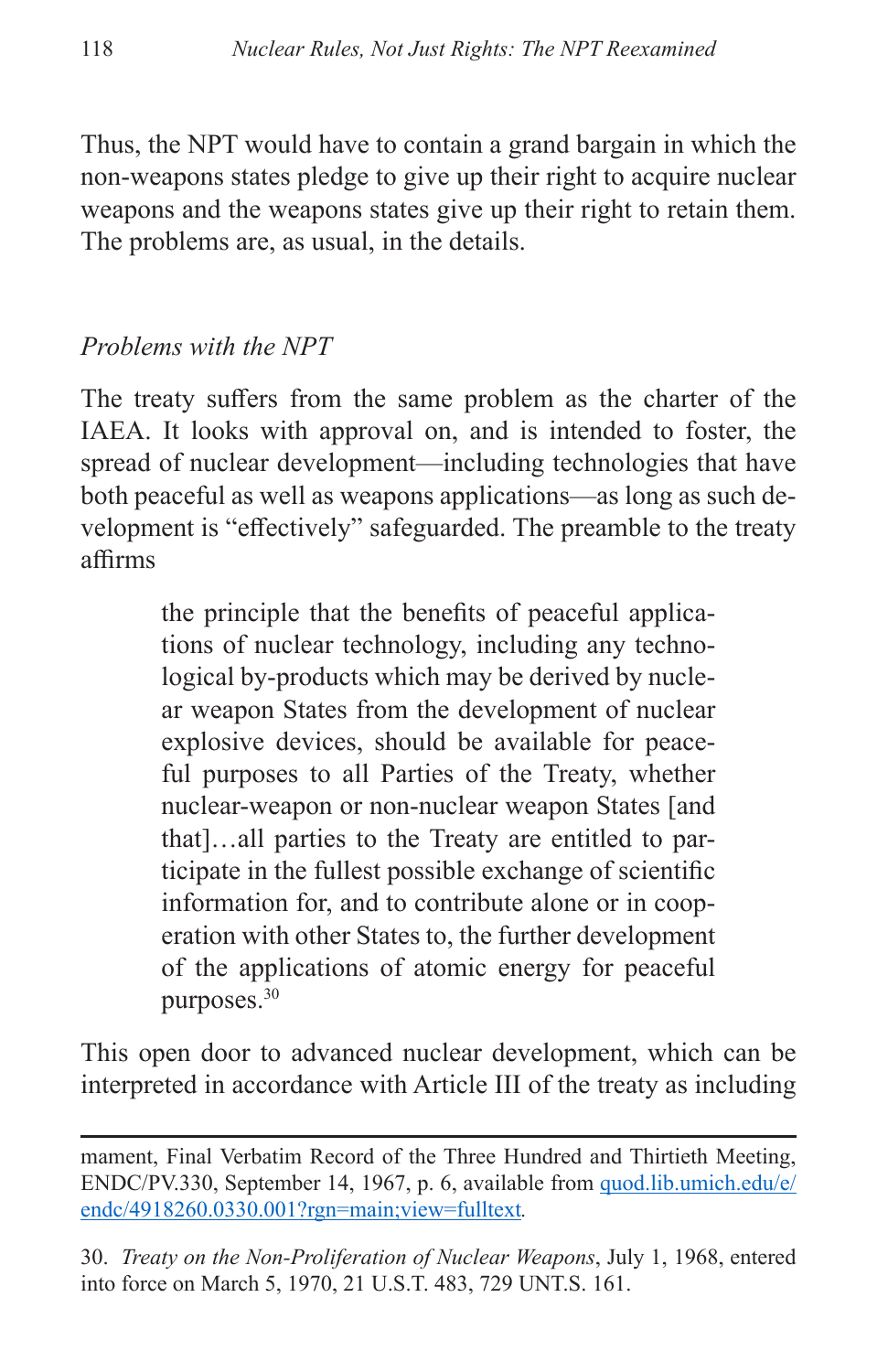safeguarded enrichment and reprocessing technology, is essentially locked open by Article IV of the treaty, which establishes "the inalienable right of all the Parties to the Treaty to develop research, production, and use of nuclear energy for peaceful purposes, without discrimination and in conformity with Articles I and II of the Treaty" (that is, for peaceful purposes and under safeguards).<sup>31</sup>

Article IV, Paragraph 2 underscores the Preamble by giving all parties to the treaty the right to participate in the "fullest possible exchange of equipment, materials, and scientific and technological information for the peaceful uses of atomic energy"; and puts all parties in a position to do so under obligation to cooperate in the "further development of the applications of nuclear energy for peaceful purposes, especially in the territories of non-nuclear weapon States Party to the Treaty…"32 It is this part of the treaty that is currently being cited by Iran in support of their claim that they have an inalienable right to enrich uranium for peaceful purposes, although a counter argument can be made that the Iranian centrifuge program is part of a weapons program and is therefore not legitimate under the NPT. This argument is likely to be settled ultimately by the jurisprudential adage that "possession is nine-tenths of the law," and no one appears to be in a position to take an unwilling Iran's centrifuges away from it by any means short of war.

On the other hand, Iran has suffered significant economic damage as a result of sanctions imposed on it for being in technical violation of its safeguard obligations (in not having informed the IAEA of the existence of its enrichment program for about 15 years prior to 2003) and for ignoring UN Security Council resolutions demanding that Iran suspend its enrichment operation.33 This economic pres-

<sup>31.</sup> Ibid.

<sup>32.</sup> Ibid.

<sup>33.</sup> Arms Control Association, "UN Security Council Resolutions on Iran," August 6, 2012, available from [www.armscontrol.org/factsheets/Security-Council-](www.armscontrol.org/factsheets/Security-Council-Resolutions-on-Iran)[Resolutions-on-Iran.](www.armscontrol.org/factsheets/Security-Council-Resolutions-on-Iran)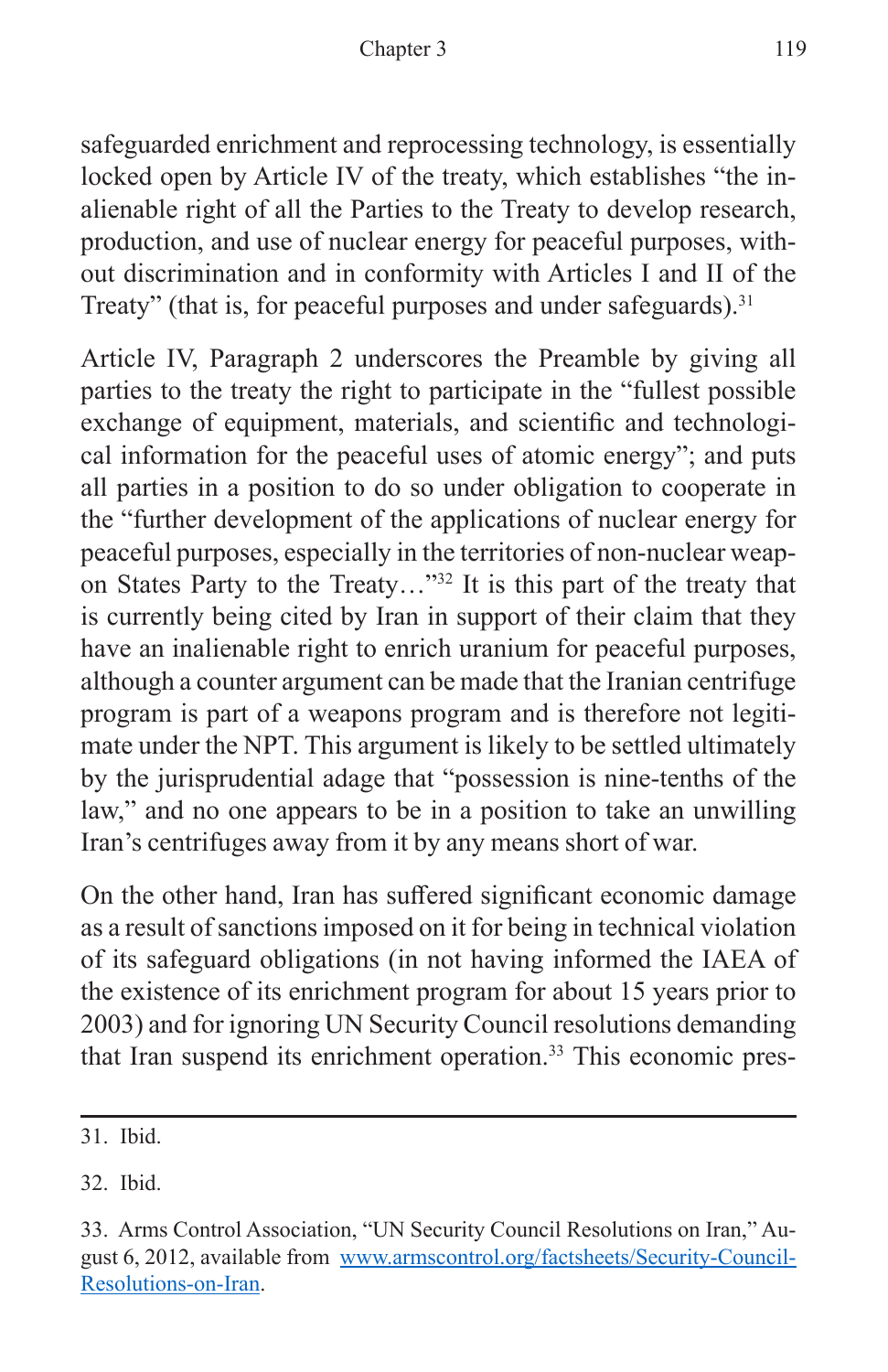sure, among other things, induced Iran to enter into a years-long negotiation with six other countries (the P5+1) that ultimately resulted in the Joint Comprehensive Plan of Action (JCPOA) signed in 2015 and endorsed by all the negotiating parties plus the European Union. (See [www.state.gov/documents/organization/245317.pdf\)](www.state.gov/documents/organization/245317.pdf)

The JCPOA will significantly reduce Iran's nuclear materials and production capabilities for at least the next ten years and provides for broad monitoring by the IAEA of Iran's compliance with the agreement. What will happen after the expiration of the agreement is unclear, but the need to have undergone this special effort to prevent further proliferation in the short term in the Middle East underscores the failure of the NPT and the IAEA to establish a tighter safeguards system in advance of the decisions to allow the sale of nuclear technology all over the world.

Even the fear of Improvised Nuclear Explosive Devices (INEDs), which would not exist were it not for the production of weaponsusable materials that are unneeded for peaceful applications, has been insufficient motivation for NPT parties to commit to stop such production. Instead, more controls (e.g., under UN Security Council Resolution 1540) are prescribed that depend on the same spotty implementation mechanisms that have been ineffective in preventing past proliferation. It is unclear what would enable nuclear states to stop producing more weapons-usable materials or to stop proliferating advanced nuclear technology that carries with it the threat of a weapons capability if not the weapons themselves. In that respect, the treaty's role in the promotion of nuclear energy, like that of the IAEA, can act as a spur to, as well as a blocker of, nuclear weapons proliferation.

The treaty also suffers from a problem inherent in many treaties: The failure to prevent a party from leaving the treaty without penalty (Article X simply requires three months notice and a statement suggesting a reason having to do with a possible nuclear threat). The lack of a penalty for leaving the NPT removes one disincentive for a non-weapons state using its treaty status to receive nuclear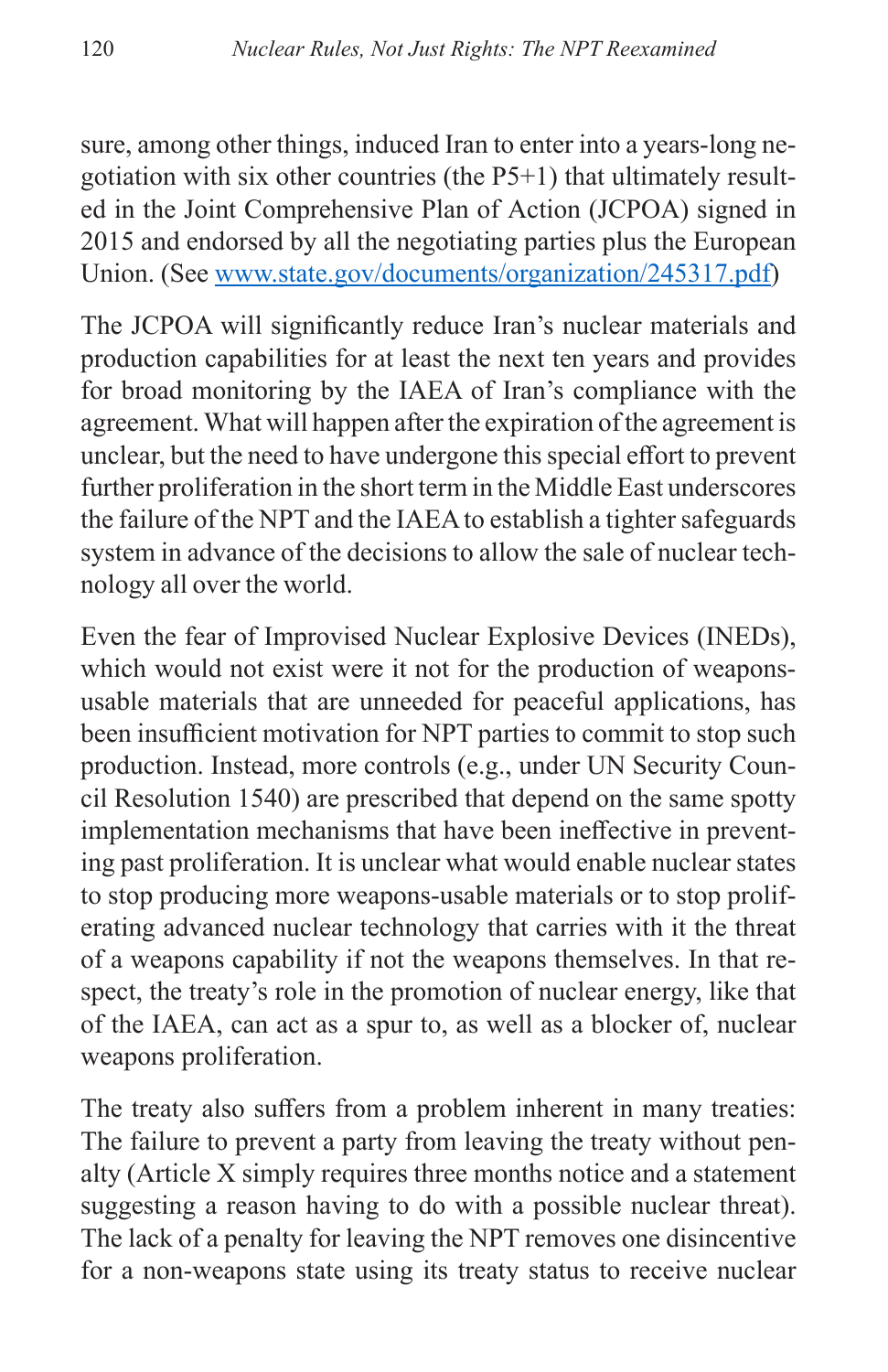technology assistance with the intent of then leaving the treaty so it can exploit its new knowledge for weaponry purposes. It is the case that safeguard violations may be referred to the UN Security Council (UNSC) for action, as was done in Iran's case, but the Council cannot effectively take action if the violator is an ally of a permanent member of the UNSC who, by such membership, possesses veto power. Thus, violations are ultimately left to coalitions of the willing, which would have been the enforcement mechanism to prevent proliferation if the NPT did not exist. In the end, therefore, it is alliances that matter, although the treaty provides a useful organizational principle and creation of an international norm around which the power of an alliance can be exercised. Unfortunately, and perhaps unavoidably, if one of the permanent members of the UNSC violates the treaty, power politics is the likely tool for mitigation, and so it is no surprise that nuclear weapons states continue to possess their nuclear arsenals nearly half a century after the treaty went into force.

Indeed, even though the NPT Article VI requires good faith negotiations among the weapons states toward eliminating their nuclear arsenals, progress in this direction has had little connection to the existence of Article VI and is more the result of changed political conditions among and within the weapons state parties themselves. Nonetheless, as an expression of world aspiration, Article VI remains a useful reminder of the reasons why the NPT came into existence in the first place. But no one should consider it a substitute for the difficult agreements that are required for longterm peace and safety. Such difficulty combined with the desire for profits from nuclear and other trade has enabled the countries that have eschewed becoming committed parties to the NPT (India, Pakistan, Israel, and North Korea) to make nuclear weapons and prosper via economic relations with NPT parties. Money and goods are fungible. An NPT party that provides trade and assistance to a non-NPT party allows the latter to devote resources to its nuclear weapons program. This is not considered a violation of an NPT obligation under Article I or II. Much of the cynicism and hypocrisy